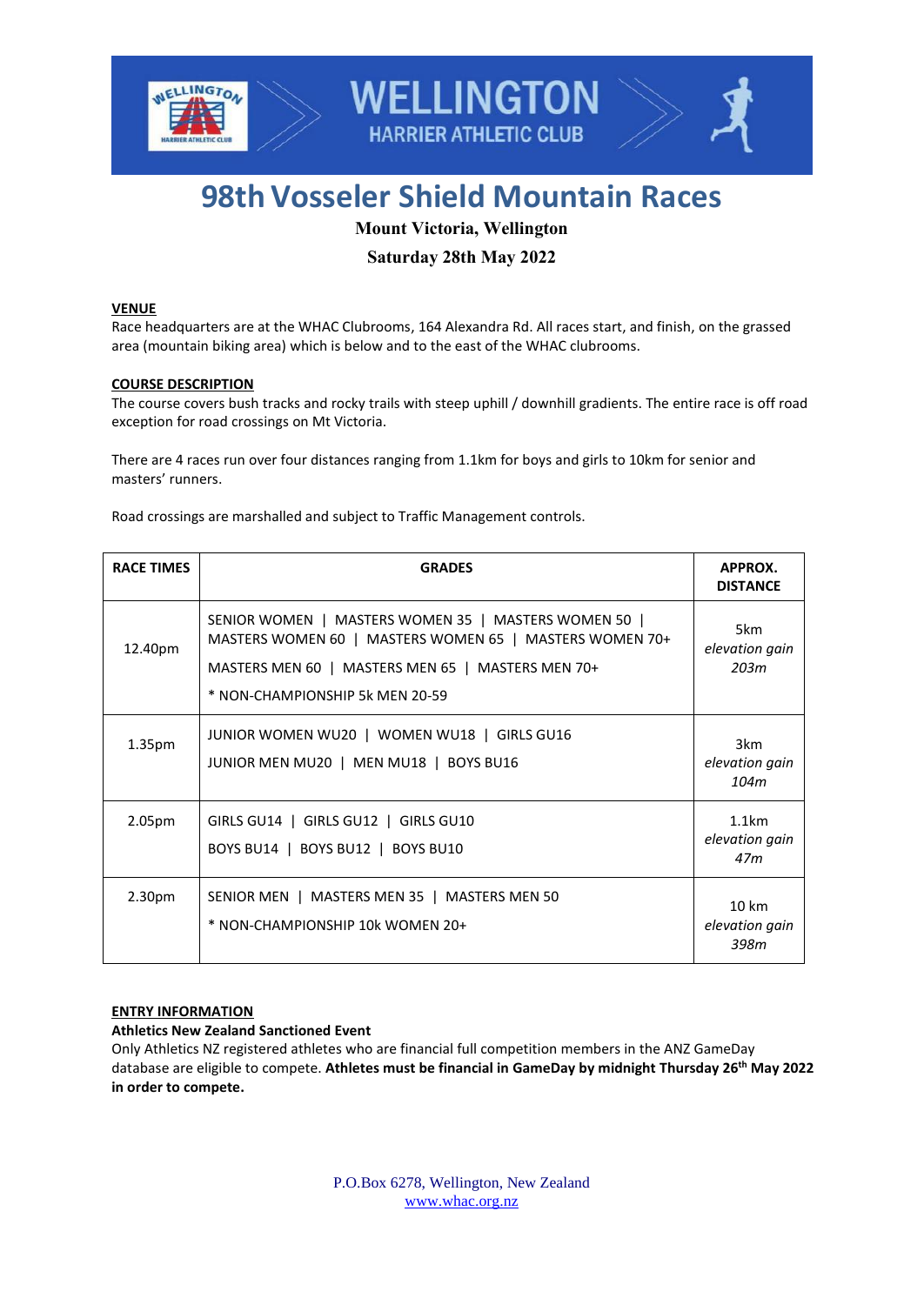

**WELLINGTON HARRIER ATHLETIC CLUB** 

#### **Race bibs**

You must be financial in ANZ GameDay as stated above to receive a race bib. If you are financial by Friday 20<sup>th</sup> May, you will receive a personalised race bib. If you are financial after 20<sup>th</sup> May and up to 26<sup>th</sup> May, you will receive a temporary race bib, which must be returned after the race. **Race bib pick up at the WHAC clubrooms on race day, 28 th May from 11:30am**. No postal or email entries from AW Clubs. Other clubs to email entries to the race director by 26<sup>th</sup> May.

Athletes must collect their race bib from their club representative at the WHAC clubrooms at least 30mins prior to the start of their race. **No current bib and timing chip means you will not be recorded in the results. Race bibs will again be used for each of the four (4) interclub races.** The bibs will have **Athletics Wellington timing chips** and must be worn on the front of the athlete's club singlet. Timing chips must be left securely on the front of the bibs.

#### **Entry Fees**

Athletics Wellington clubs will be invoiced after the event according to the number of individuals completing the races. Other clubs pay with entry.

Entry fees for **ANZ Registered Club Members** are as follows:

| Boys and Girls U10, U12, U14 and U16                                             | \$25.50 |
|----------------------------------------------------------------------------------|---------|
| All other grades                                                                 | \$30.00 |
| These entry fees include a special traffic management fee of \$18.00 per person. |         |

# **Age Grades and Club Uniform**

Age on 31<sup>st</sup> December 2022; except Masters' grades where age on 28<sup>th</sup> May 2022.

As this event is only open to Registered Club Members, the correct club uniform must be worn.

**Any athlete wishing to compete "out of grade" (e.g. junior in senior grade), must advise the Race Director, Ian Macfarlane [whacracedirector@gmail.com](mailto:whacracedirector@gmail.com) and Daryl Bloomfield [daryl@fedude.co.nz](mailto:daryl@fedude.co.nz) by 5:00pm Thursday 26 th May.**

# **TEAM AND INDIVIDUAL AWARDS**

Medals will be awarded to FIRST PLACE in each grade, *(\*except there will be no medals for non-championship races)*.

**Team Competition winners** will receive medals, with number to count in each grade as follows:

| Open Men M20-99                 | 10k only |  | 6 |
|---------------------------------|----------|--|---|
| Open Women W20-99               | 5k only  |  | 3 |
| Masters Women MW50+             | combined |  | 3 |
| Masters Men MM60/MM65 combined  |          |  | 3 |
| Junior Women WU20/WU18 combined |          |  | 3 |
| Junior Men MU20/MU18            | combined |  | 3 |
| All other grades                |          |  | 3 |

Masters' runners are eligible for team competition in both the Open grade and their own Masters' grade.

The **Barry Everitt Plate** will be awarded to the Club scoring the *highest* number of points over *all* grades. This will be based on participation, where every competitor will score points, with 100 points to the winner. E.g., Senior Women, 30 finishers, first place scores 100 points, last place scores 71 points. *(The non-championship races will not count towards this Club competition)*.